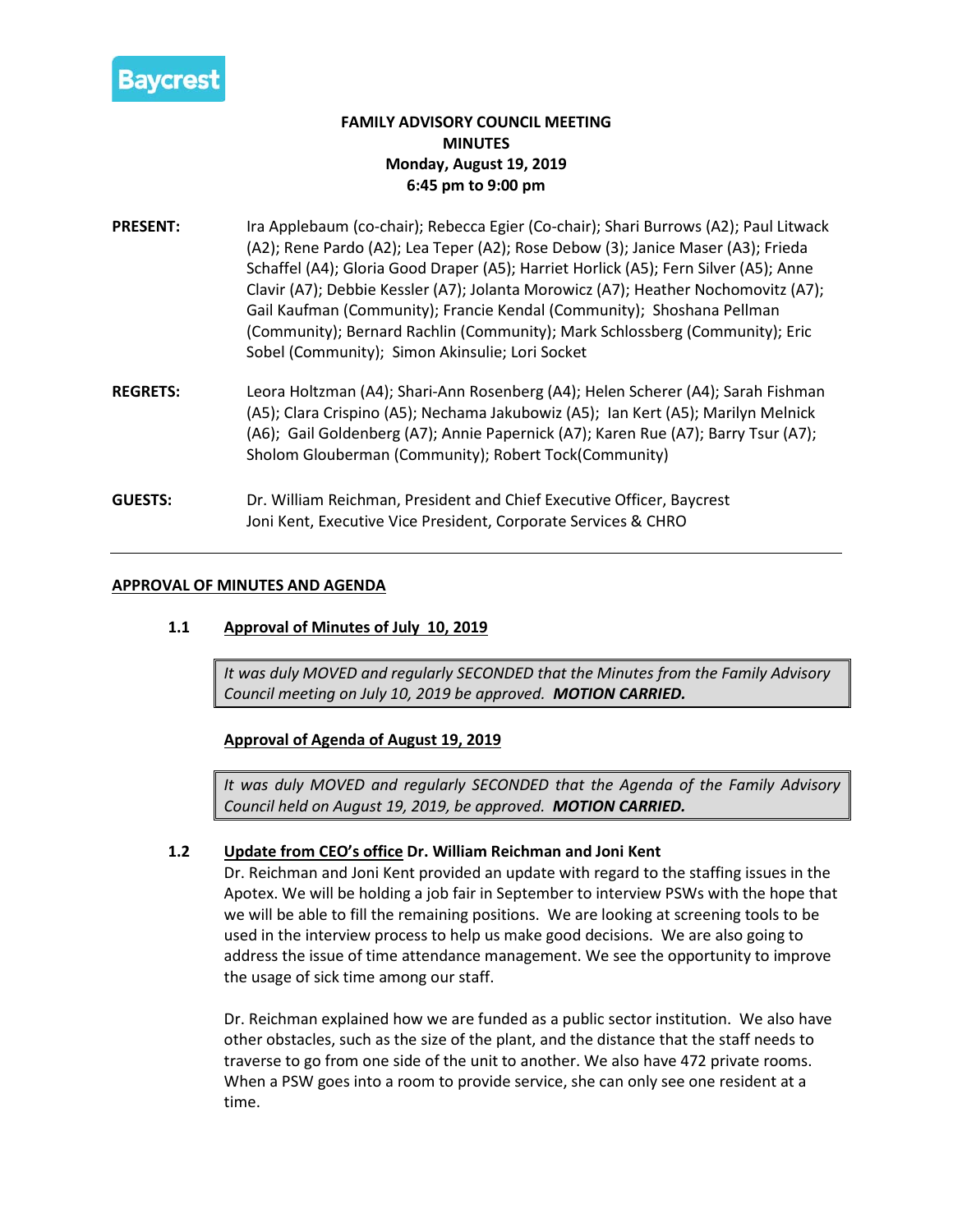## **ACTION**:

*Invite Finance to an upcoming meeting to review the financial statements for the Apotex.*

# **1.3 Ministry Visit – Inspection Report Update Simon Akinsulie**

We had a ministry site inspection from February 22 to April 8, 2019. Several inspectors were on site doing a complaint review. They were looking at complaints which were either called in to them or submitted by Apotex staff since 2017.

The compliance orders we received were:

- 1. With regard to bathing, are we documenting resident choice? The inspectors were looking at our use of the tub rooms and showers. We will need to consult with all our residents to document their choice of bath or shower.
- 2. We received a compliance order for neglect and abuse. In an isolated incident, a staff member did not follow our transfer policy which resulted in an injury to a resident. This was not reported promptly as our staff are required to do. We need to ensure that all staff know when and how to report. We will be holding more huddles on all units to educate staff.
- 3. We received a compliance order where some staff were not transferring residents properly according to the transfer logo. We will provide additional re-education from our physiotherapy team. As well, we will monitor and audit all the staff.

We are also starting to provide leadership education for our registered staff. This is mandatory for all RN's and RPN's. The program will run for about 6 to 8 weeks.

We also received the following written notices:

- 1. We need to provide a safe and secure home. This was in regard to mag lock failure on the doors to our secured units.
- 2. We received a written notice with regard to oral care. We are going to provide refresher training for all our staff on oral care.

We received the following voluntary plans of correction:

- 1. Monitoring all residents with regard to dining and snacks.
- 2. Our facilities department should monitor water temperatures.
- 3. Nurses need to ensure that medication carts are kept locked at all times when they are not in use. We are looking at carts that automatically lock.

# **1.4 Apotex Update Simon Akinsulie**

We have recruited 3 new managers for the Apotex and have plans for 1 more. Monica Klein-Nouri will be on the 4<sup>th</sup> floor and Shampreeti Rabbani will be the manager on the  $2<sup>nd</sup>$  floor. Ben Hartung will be covering the  $7<sup>th</sup>$  floor while the current manager is on maternity.

Cyrelle Muskat will be in the Apotex as the Director of Quality, Wellness and Systems. She will be working with our Therapeutic Recreation team and the Social Workers.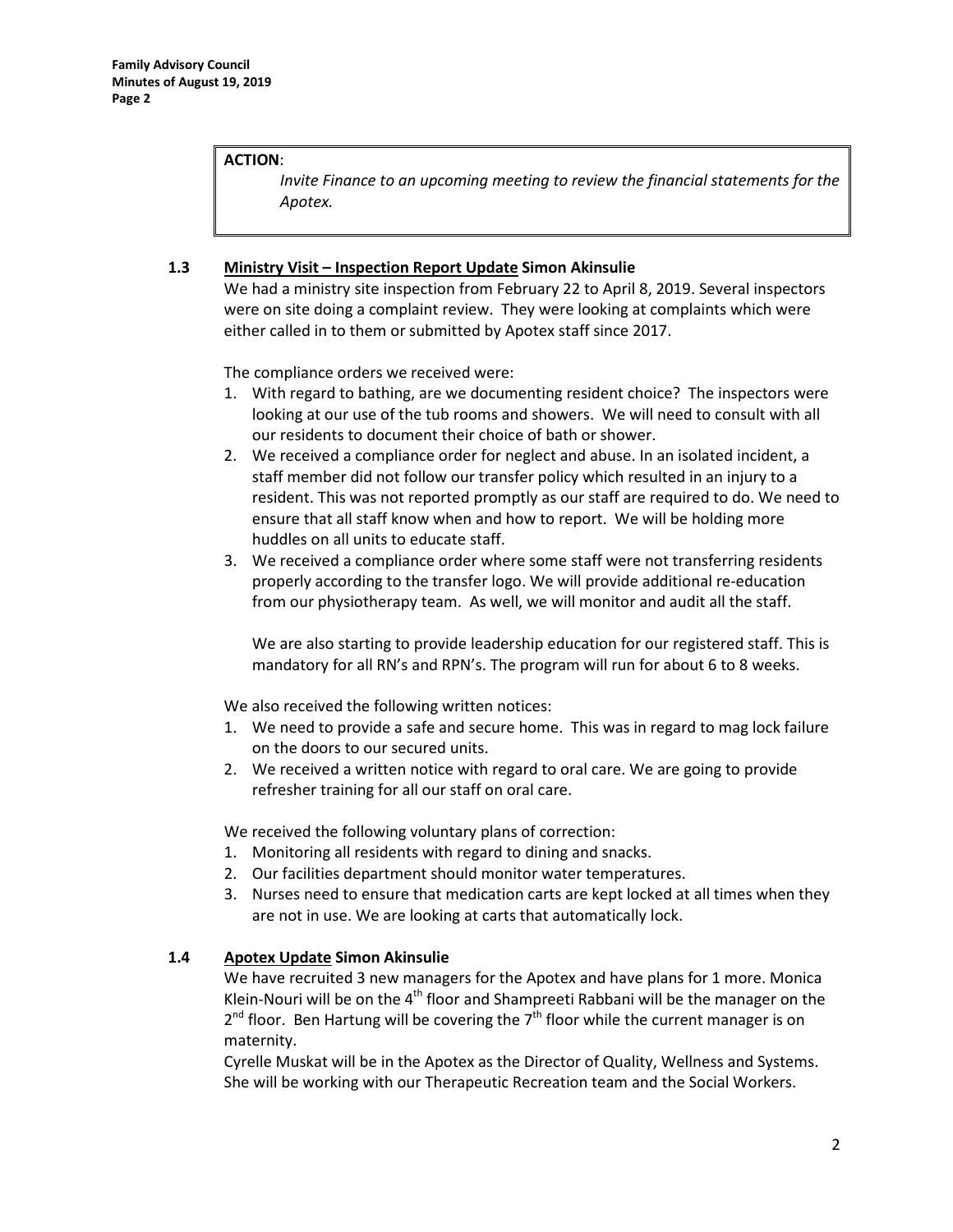The heat loop project has started. Simon explained how the heating system works. We need to do work on the pipes on the  $2^{nd}$  and  $6^{th}$  floors. We are replacing the pipes in each unit on these floors starting on the  $2^{nd}$  floor. While the work is being done, the residents are being moved to the 3West unit of the Hospital. The care team is being moved with the team and each unit will stay for 8 to 10 days. The first move has already been done and went very smoothly.

The shower rooms will be up and running shortly. We are working on the shower schedule in order to balance the work for our PSWs, where some residents will be showered in the evening.

# **2.0 NEXT MEETING**

The Family Advisory Council will next meet on Monday September 9, 2019 at 6:45pm in the Exton Boardroom.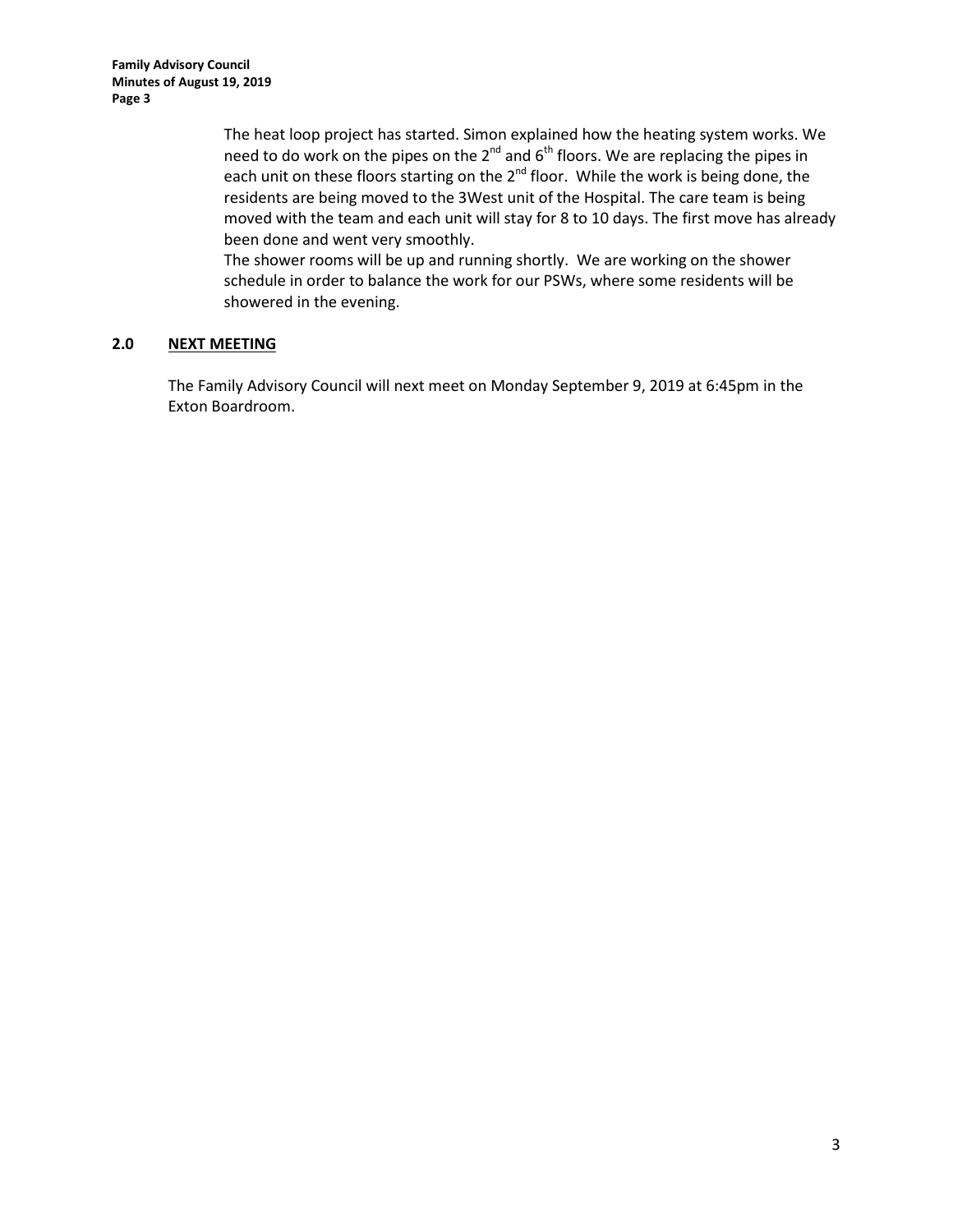

# **FAMILY ADVISORY COUNCIL MEETING MINUTES Monday, September 9, 2019 6:45 pm to 9:00 pm**

- **PRESENT:** Ira Applebaum (co-chair); Rebecca Egier (Co-chair); Shari Burrows (A2); Rene Pardo (A2); Janice Maser (A3); Vladimir Radian (A4); Frieda Schaffel (A4); Sharon Silberstein (A4); Sarah Fishman (A5); Harriet Horlick (A5); Ian Kert (A5); Anne Clavir (A7); Debbie Kessler (A7); Heather Nochomovitz (A7); Annie Papernick (A7); Francie Kendal (Community); Shoshana Pellman (Community); Bernard Rachlin (Community); Mark Schlossberg (Community); Eric Sobel (Community); Simon Akinsulie; Lori Socket
- **REGRETS:** Paul Litwack (A2); Lea Teper (A2); Rose Debow (3); Leora Holtzman (A4); Shari-Ann Rosenberg (A4); Helen Scherer (A4); Clara Crispino (A5); Gloria Good Draper (A5); Nechama Jakubowiz (A5); Fern Silver (A5); Marilyn Melnick (A6); Gail Goldenberg (A7); Jolanta Morowicz (A7); Karen Rue (A7); Barry Tsur (A7); Sholom Glouberman (Community); Gail Kaufman (Community); Robert Tock(Community)

#### **GUESTS:**

## **APPROVAL OF MINUTES AND AGENDA**

## **1.1 Approval of Minutes of August 19, 2019**

*It was duly MOVED and regularly SECONDED that the Minutes from the Family Advisory Council meeting on August 19, 2019 be approved. MOTION CARRIED.*

#### **Approval of Agenda of September 9, 2019**

Defer: 2.1 Apotex Finance Report

Add: Other: Nursing Home Level of Care Other: Call Bells

*It was duly MOVED and regularly SECONDED that the Agenda of the Family Advisory Council held on September 9, 2019, be approved with changes. MOTION CARRIED.*

### **1.2 Introductions All members**

A round table was conducted where all members introduced themselves.

#### **1.3 Business Arising**

#### **ACTION**:

- *1. Invite Finance to the October 7, 2019 meeting to review the financial statements for the Apotex and allocation.*
- *2. Invite Foundation to a future meeting.*